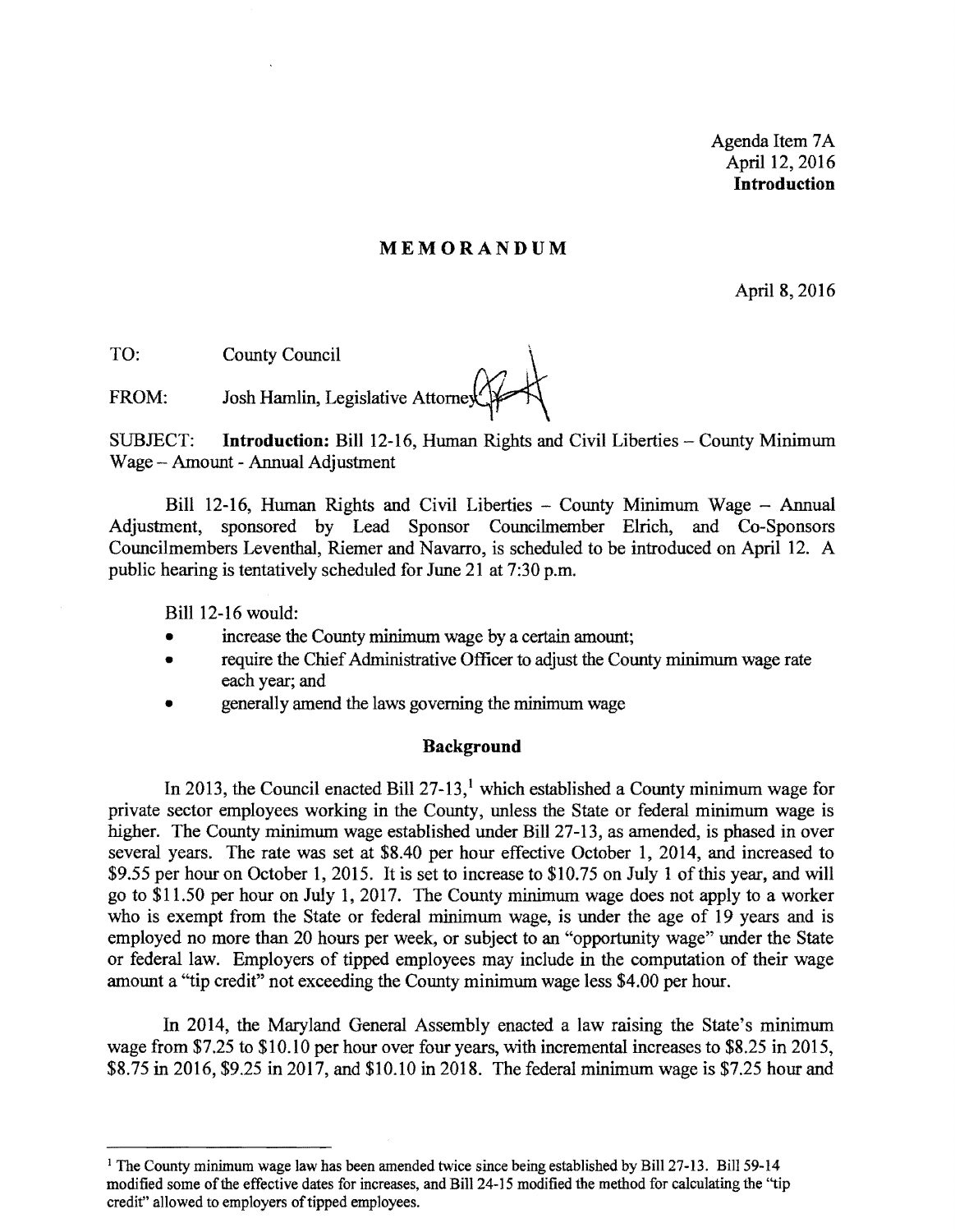has not changed since  $2009<sup>2</sup>$ . There is a nationwide effort to increase the minimum wage at the federal, state, and local levels to \$15.00 per hour, which has thus far had some success.<sup>3</sup> California and New York are currently in the process of enacting statewide laws that would increase the minimum wage for at least some workers to \$15.00 per hour over a period of years.

Bill 12-16 would extend the incremental increases set in County law to go up to \$15.00 per hour effective July 1, 2020. Under the Bill's transition provisions, the County minimum wage would increase to \$12.50 in 2018, \$13.75 in 2019, and \$15.00 in 2020. Additionally, the Bill would require, beginning in 2021, annual adjustments to the minimum wage by the annual average increase, if any, in the Consumer Price Index for Urban Wage Earners and Clerical Workers, CPI-W for the previous calendar year.

#### Legal **Authority**

Montgomery County can set its own minimum wage by law even though the State of Maryland has a minimum wage law. In *City of Baltimore v. Sitnick*, 254 Md. 303 (1969), the Maryland Court of Appeals upheld a city ordinance establishing a minimum wage standard that was higher than the State standard. In that case, the plaintiffs argued that State law had preempted the field of minimum wage. In rejecting that argument, the Court held that the City of Baltimore could pass its own minimum wage law based on the city's exercise of concurrent power because the city law did not conflict with the State law.

| This packet contains:      | Circle $#$ |
|----------------------------|------------|
| <b>Bill 12-16</b>          |            |
| Legislative Request Report |            |

F:\LAW\BILLS\l612 Minimum Wage - Annual Adjustment\Intro Memo.Doc

 $2 A$  chart showing the federal minimum wage rates from 1938-2009 is at http://www.dol.gov/whd/minwage/chart.htm

 $3$  A summary of jurisdictions approving some form of \$15 minimum wage is at http://www.nelp.org/content/uploads/PR-Minimum-Wage-Year-End-15.pdf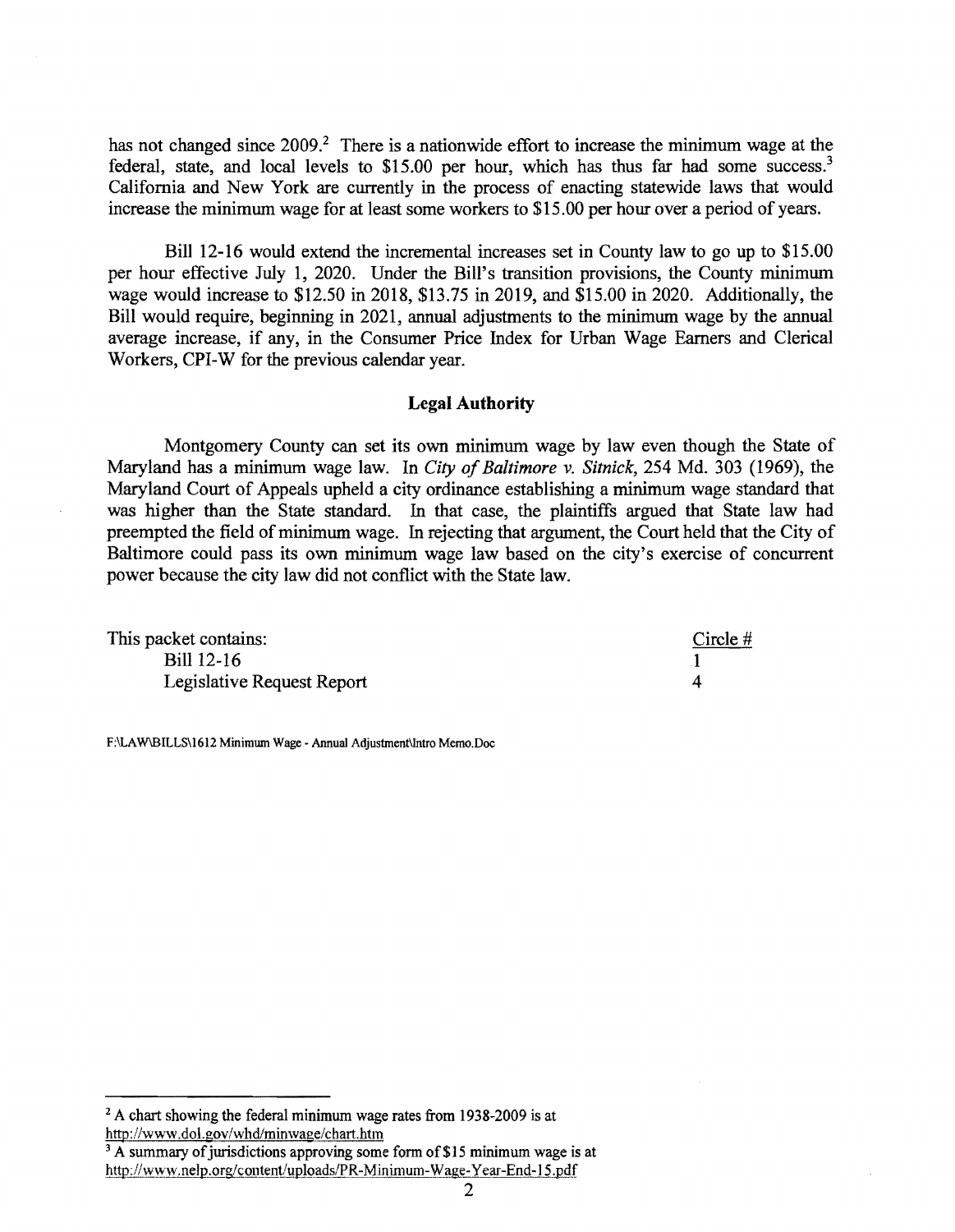| Bill No. 12-16                     |  |  |
|------------------------------------|--|--|
| Concerning: Human Rights and Civil |  |  |
| Liberties - County Minimum Wage -  |  |  |
| <b>Amount - Annual Adjustment</b>  |  |  |
| Revised: 03/29/2016    Draft No. 2 |  |  |
| Introduced: April 12, 2016         |  |  |
| Expires: October 12, 2017          |  |  |
| Enacted:                           |  |  |
| Executive:                         |  |  |
| Effective:                         |  |  |
| Sunset Date: None                  |  |  |
| Ch. J. Laws of Mont. Co.           |  |  |

## **COUNTY COUNCIL FOR MONTGOMERY COUNTY, MARYLAND**

Lead Sponsor: Councilmember EIrich Co-Sponsors: Councilmembers Leventhal, Riemer and Navarro

#### **AN ACT to:**

- $(1)$  increase the County minimum wage by a certain amount;
- (2) require the Chief Administrative Officer to adjust the County minimum wage rate each year; and
- (3) generally amend the laws governing the minimum wage

#### By amending

Montgomery County Code Chapter 27, Human Rights and Civil Liberties Article XI. County Minimum Wage Section 27-68

| <b>Boldface</b>              |
|------------------------------|
| Underlining                  |
| [Single boldface brackets]   |
| Double underlining           |
| [[Double boldface brackets]] |
|                              |

**Boldface** *Heading or defined term.*  Added to existing law by original bill. [Single boldface brackets] *Deletedfrom existing law by original bill.*  Added by amendment.  $Deleted from existing law or the bill by amendment.$  $Existing$  law unaffected by bill.

The County Council for Montgomery County, Maryland approves the following Act: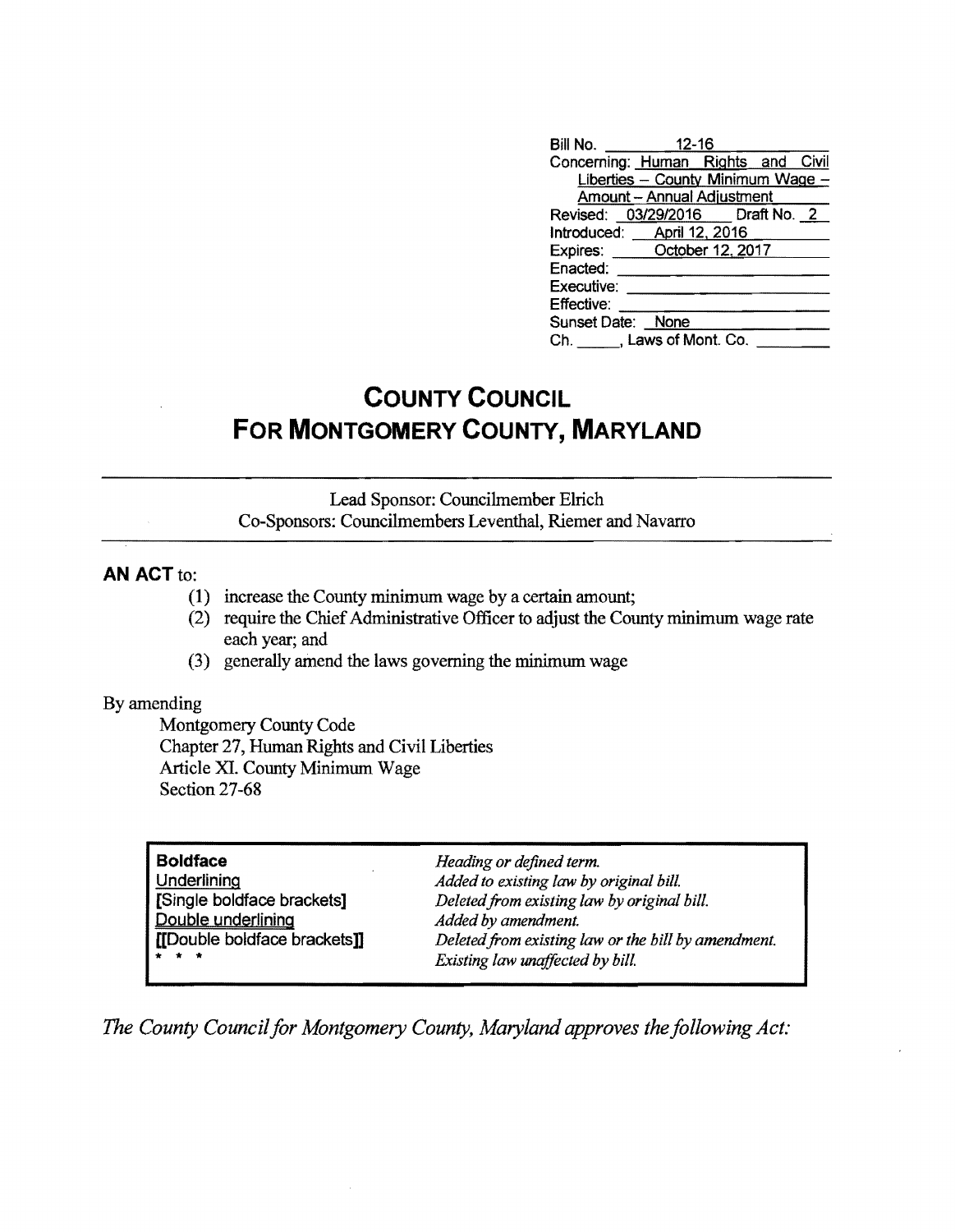#### 1 Sec 1. Section 27-68 is amended as follows:

## 2 27-68. Minimum Wage Required.

- 5 3 (a) *County minimum wage.* Except as provided in Subsection (b), an 4 employer must pay wages to each employee for work performed in the County at least the greater of:
- 6 (1) the minimum wage required for that employee under the Federal 7 Act;
- 8 (2) the minimum wage required for that employee under the State 9 Act; or
- 10 (3) [\$11.50] \$15.00 per hour.
- 15 <sup>11</sup>(b) *Annual adjustment.* The Chief Administrative Officer must adjust the 12 minimum wage rate required under Subsection (a)(3), effective July 1, 13 2021, and July 1 of each subsequent year, by the annual average 14 increase, if any, in the Consumer Price Index for Urban Wage Earners and Clerical Workers, CPI-W, or a successor index, for the previous 16 calendar year. The Chief Administrative Officer must calculate the 17 adjustment to the nearest multiple of five cents, and must publish the 18 amount of this adjustment not later than March 1 of each year.
- 20 19 (Q) *Exclusions.* The County minimum wage does not apply to an employee who:

# 21 (1) is exempt from the minimum wage requirements of the State or 22 Federal Act;

- 23 (2) is under the age of 19 years and is employed no more than  $20$ 24 hours per week; or
- 25 (3) is subject to an opportunity wage under the State or Federal Act.
- 26 [(c)](d) *Retaliation prohibited.* A person must not:
- 27 (1) retaliate against any person for: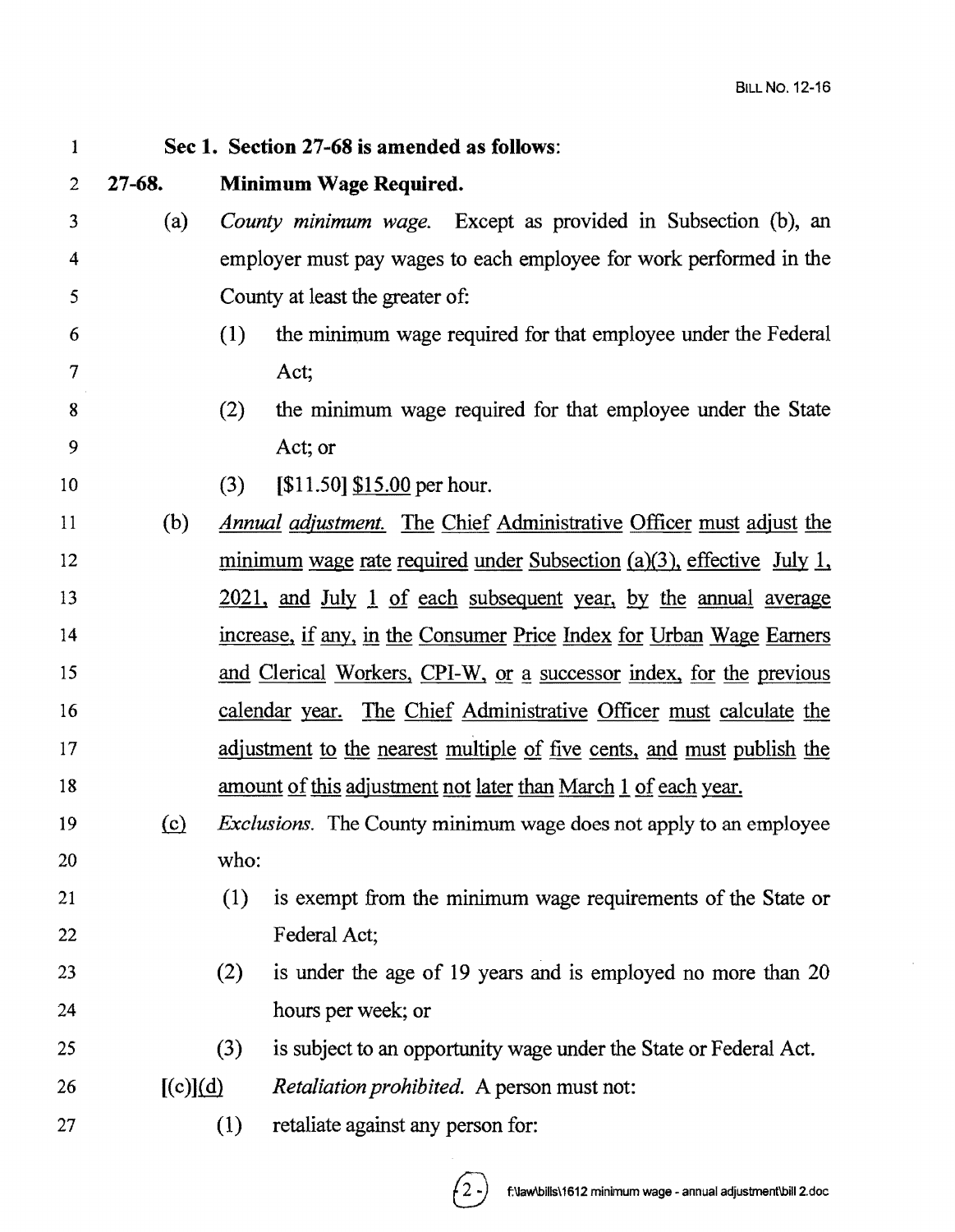| 28 |           | (A)                                       | lawfully opposing any violation of this Article; or                       |
|----|-----------|-------------------------------------------|---------------------------------------------------------------------------|
| 29 |           | (B)                                       | filing a complaint, testifying, assisting, or participating in            |
| 30 |           |                                           | any manner in an investigation, proceeding, or hearing                    |
| 31 |           |                                           | under this Article; or                                                    |
| 32 |           | (2)                                       | obstruct or prevent enforcement or compliance with this Article.          |
| 33 |           | Sec. 2. Transition.                       |                                                                           |
| 34 |           |                                           | Notwithstanding Section 27-68, as amended in Section 1, the County        |
| 35 |           |                                           | minimum wage, until July 1, 2020, must be the greater of the minimum wage |
| 36 |           |                                           | required under the Federal or State Act or:                               |
| 37 | (a)       |                                           | effective July 1, 2017, \$11.50 per hour;                                 |
| 38 | (b)       |                                           | effective July 1, 2018, $$12.50$ per hour;                                |
| 39 | (c)       |                                           | effective July 1, 2019, $$13.75$ per hour.                                |
|    |           |                                           |                                                                           |
| 40 | Sec. 3.   | <b>Effective Date.</b>                    |                                                                           |
| 41 |           |                                           | This Act takes effect on October 1, 2016.                                 |
| 42 | Approved: |                                           |                                                                           |
|    |           |                                           |                                                                           |
| 43 |           |                                           |                                                                           |
|    |           | Nancy Floreen, President, County Council  | Date                                                                      |
| 44 | Approved: |                                           |                                                                           |
| 45 |           |                                           |                                                                           |
|    |           | Isiah Leggett, County Executive           | Date                                                                      |
| 46 |           | This is a correct copy of Council action. |                                                                           |
| 47 |           |                                           |                                                                           |

Linda M. Lauer, Clerk of the Council Date